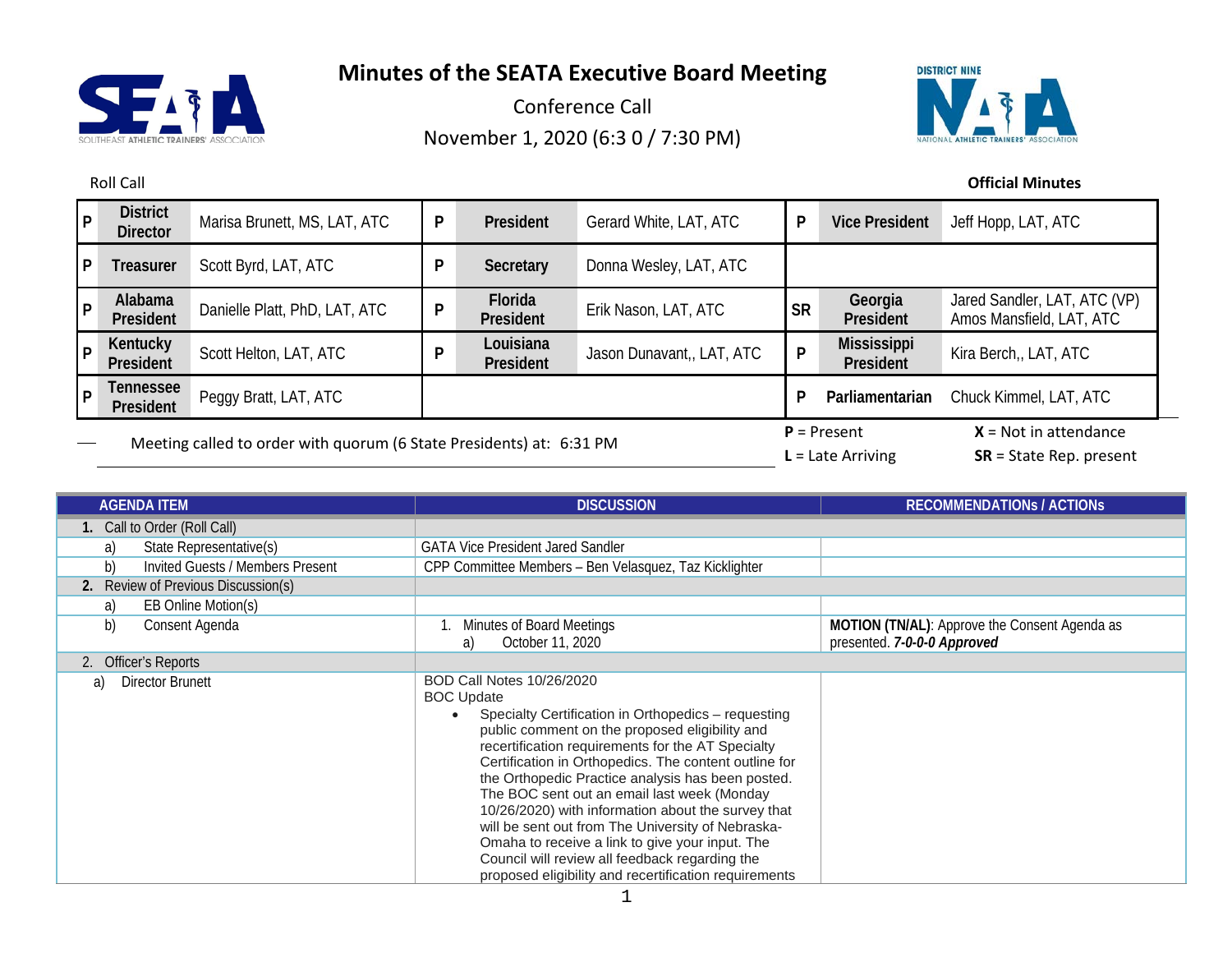

Conference Call

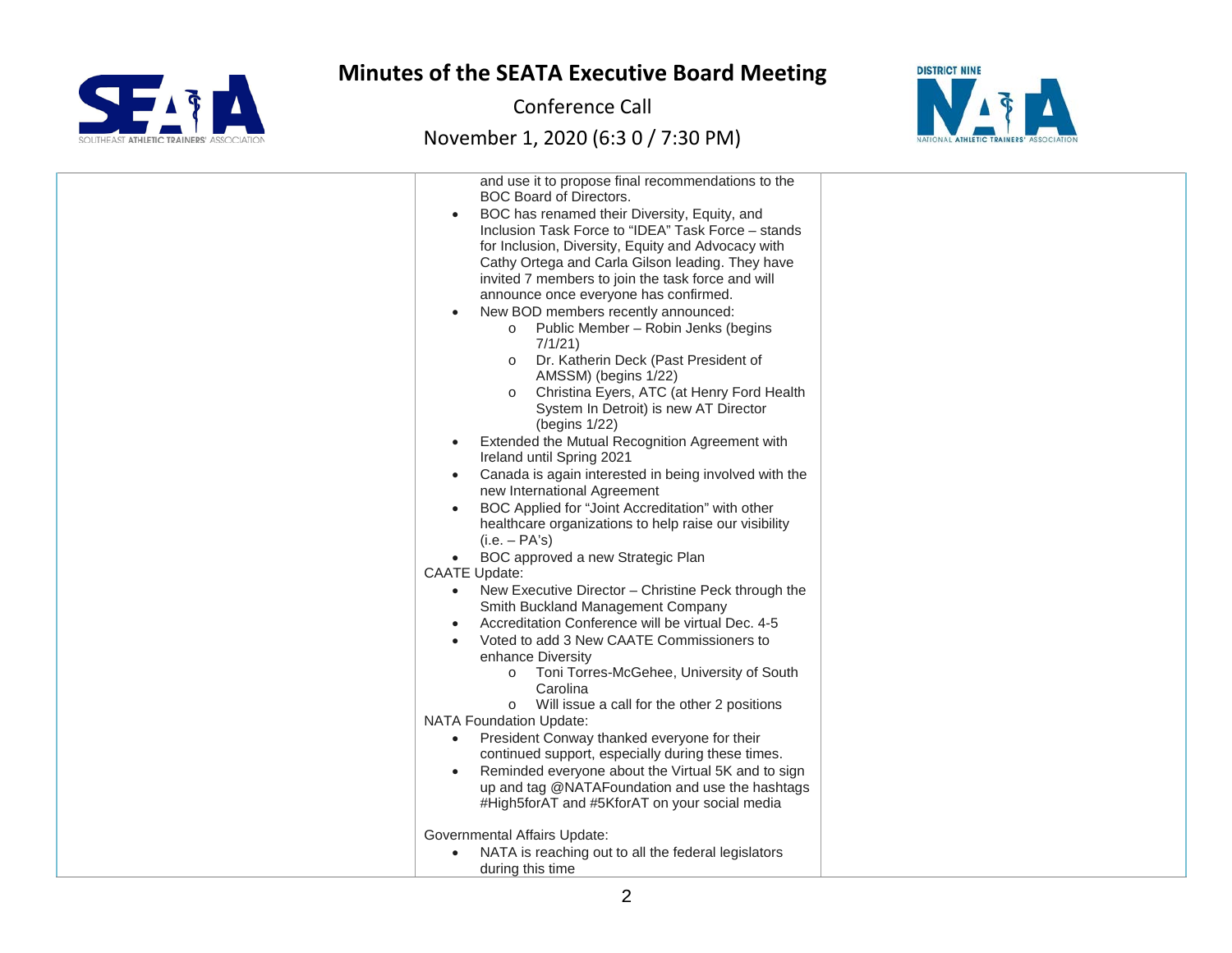

Conference Call



| VA and NE just completed legislative boot camp;<br>reminder that states are financially responsible for<br>staff to travel to their state, and virtual is still is option.<br>SC is moving towards licensure; CO and NM are up<br>for sunset review - NATA has been working with<br>them to ensure for continued licensure.<br>NATA Membership Update:<br>Membership Renewal Time - we need to continue to<br>make a push and ensure our ATs know all the<br>membership benefits. The Installments ended<br>yesterday (10/31/2020). We are doing pretty well so<br>far, so we just need to continue to ensure we push<br>membership renewals in our Districts and States.<br><b>MARCOM Update:</b><br>Had the first call with our Diversity Equity and<br>Inclusion Consultant to learn more about NATA<br>Governance, By Laws, P&P, etc. and to get as much<br>background info as possible.<br>New Blog Series is coming out - What's New \$<br>What's to Come in NATA, will include videos from<br>President Lindley to let members know what we are<br>working on.<br>November communications will focus on Cultural<br>Competency<br>November NATA News looks at micro aggressions,<br>leadership and diversity<br>Communications sent a survey out to ask members<br>how they like to get their NATA information - survey<br>closes Nov. 5<br>NATA will be doing membership appreciation week of<br>Nov. 16-20 <sup>th</sup> . Will have some "freebies/giv a ways" -<br>like Starbucks, looking at different deals for our<br>members with vendors, etc., will have some "flash<br>deals" in the NATA Gear Store, giving away<br>leadership books, doing member highlights from<br>each District and Internationally, etc.,<br>Knowledge Initiatives Update: |  |
|--------------------------------------------------------------------------------------------------------------------------------------------------------------------------------------------------------------------------------------------------------------------------------------------------------------------------------------------------------------------------------------------------------------------------------------------------------------------------------------------------------------------------------------------------------------------------------------------------------------------------------------------------------------------------------------------------------------------------------------------------------------------------------------------------------------------------------------------------------------------------------------------------------------------------------------------------------------------------------------------------------------------------------------------------------------------------------------------------------------------------------------------------------------------------------------------------------------------------------------------------------------------------------------------------------------------------------------------------------------------------------------------------------------------------------------------------------------------------------------------------------------------------------------------------------------------------------------------------------------------------------------------------------------------------------------------------------------------------------------------------------------------|--|
|                                                                                                                                                                                                                                                                                                                                                                                                                                                                                                                                                                                                                                                                                                                                                                                                                                                                                                                                                                                                                                                                                                                                                                                                                                                                                                                                                                                                                                                                                                                                                                                                                                                                                                                                                                    |  |
|                                                                                                                                                                                                                                                                                                                                                                                                                                                                                                                                                                                                                                                                                                                                                                                                                                                                                                                                                                                                                                                                                                                                                                                                                                                                                                                                                                                                                                                                                                                                                                                                                                                                                                                                                                    |  |
| VNATA 2020 Platform was open for 94 days, only                                                                                                                                                                                                                                                                                                                                                                                                                                                                                                                                                                                                                                                                                                                                                                                                                                                                                                                                                                                                                                                                                                                                                                                                                                                                                                                                                                                                                                                                                                                                                                                                                                                                                                                     |  |
| went down for 15 hours (less than 1%) and was                                                                                                                                                                                                                                                                                                                                                                                                                                                                                                                                                                                                                                                                                                                                                                                                                                                                                                                                                                                                                                                                                                                                                                                                                                                                                                                                                                                                                                                                                                                                                                                                                                                                                                                      |  |
| extended to 10/14/2020 due to that downtime. Over                                                                                                                                                                                                                                                                                                                                                                                                                                                                                                                                                                                                                                                                                                                                                                                                                                                                                                                                                                                                                                                                                                                                                                                                                                                                                                                                                                                                                                                                                                                                                                                                                                                                                                                  |  |
| 150K hours of learning.                                                                                                                                                                                                                                                                                                                                                                                                                                                                                                                                                                                                                                                                                                                                                                                                                                                                                                                                                                                                                                                                                                                                                                                                                                                                                                                                                                                                                                                                                                                                                                                                                                                                                                                                            |  |
| Final VNATA Notes:                                                                                                                                                                                                                                                                                                                                                                                                                                                                                                                                                                                                                                                                                                                                                                                                                                                                                                                                                                                                                                                                                                                                                                                                                                                                                                                                                                                                                                                                                                                                                                                                                                                                                                                                                 |  |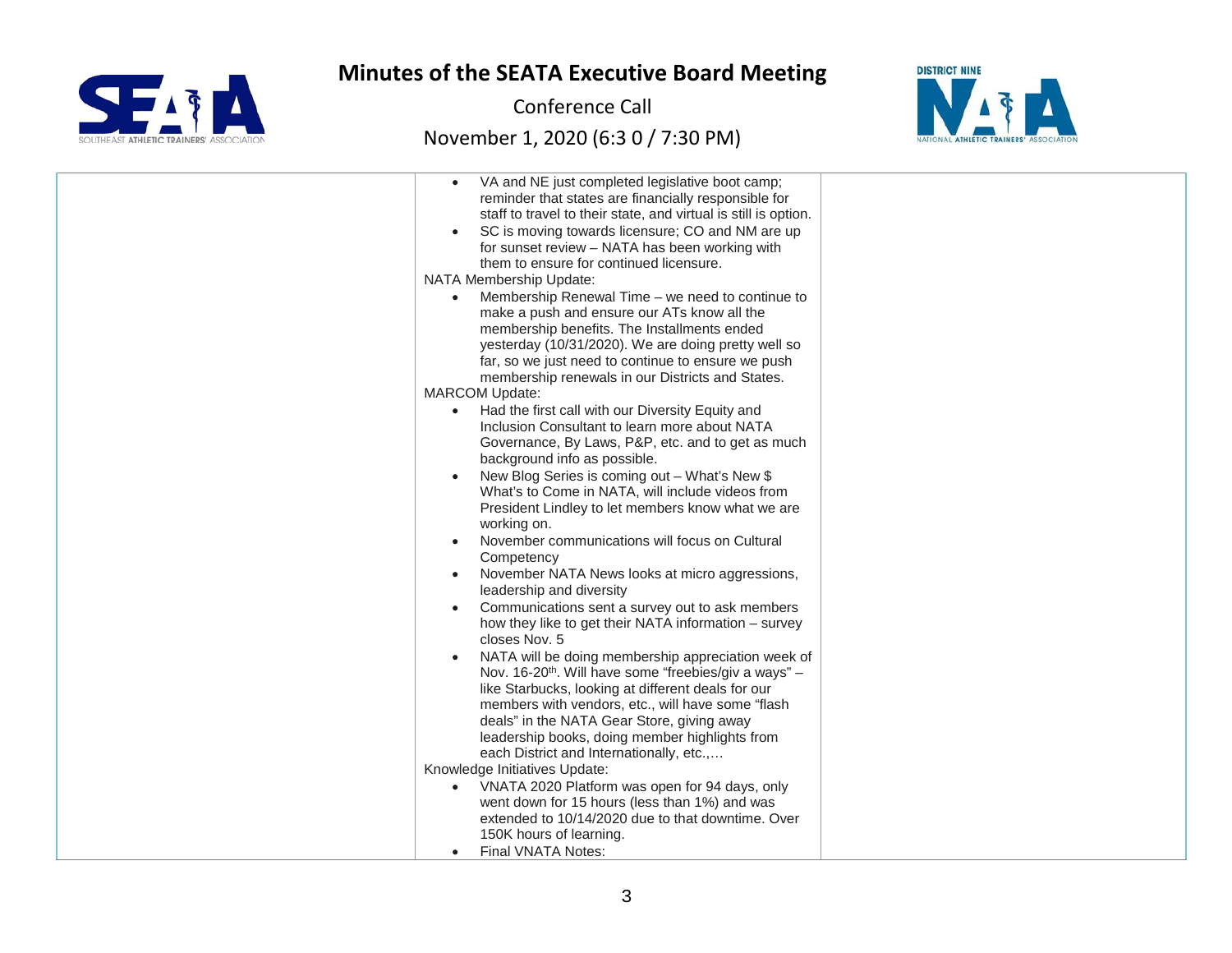

Conference Call



|                                                           | Total Attendance: 8,845 with 3,575 Attaining<br>all 25 CE's<br>Statements of Credit(s) have all been sent<br>$\Omega$<br>out by NATA Knowledge Initiatives<br>BOC System is set up to report EBP<br>Sessions and Cat A separately - CE's will<br>all be on the same CE Statement of Credit<br><b>ACTION ITEMS</b><br>• BOD approved 10-0-0 Madelyn Cavanaugh (D5) as<br>the incoming Chair for the NATA Student Leadership<br>Committee beginning June 2021<br>BOD approved 10-0-0 Paul Krawietz, EdD, LAT, ATC<br>as the liaison from the American College of<br>Emergency Physician to the NATA Effective<br>Immediately                             |                                                                                                                                                                            |
|-----------------------------------------------------------|--------------------------------------------------------------------------------------------------------------------------------------------------------------------------------------------------------------------------------------------------------------------------------------------------------------------------------------------------------------------------------------------------------------------------------------------------------------------------------------------------------------------------------------------------------------------------------------------------------------------------------------------------------|----------------------------------------------------------------------------------------------------------------------------------------------------------------------------|
| <b>President White</b><br>b)<br>Vice President Hopp<br>a) | 1. President White and Secretary Wesley had a meeting with<br>CVENT to discuss finalizing an agreement for the Virtual<br>Attendee Hub. SEATA may qualify for a "group discount"<br>based on the number of events & estimated attendee.<br>a. VAH est. $costs = $12/attendee$ (this would<br>include access to VAH and webinar platform for<br>session; mobile integration; On-Demand.<br>Event Help-Desk (IT Support) = $$1,500 / 5.6$ hr<br>b.<br>day<br>Exhibitor Integration = $$3,500$<br>Discussion: GA is planning virtual meeting in 2021<br>TN is open to a possibility of needing a virtual meeting in March.<br>1. UPDATE on 2021 Meetings: | <b>ACTION:</b> State Presidents are asked to notify President<br>White if they are planning to conduct a Virtual Meeting for<br>2021 to see if a discount can be obtained? |
|                                                           | a. VATSS Program<br><b>VCSMM Program</b><br>$b_{1}$<br>Addendums have been approved to move contracts to 2022 and<br>Connie is now working on 2023-24 combined meeting contracts.                                                                                                                                                                                                                                                                                                                                                                                                                                                                      |                                                                                                                                                                            |
| <b>Secretary Wesley</b><br>b)                             | Membership Update: Nov. list has been placed in Dropbox for<br>1)<br><b>State Secretaries</b><br>Active Total Membership: 5,447 (1,083 lapsed) as of<br>11.1.2020<br>Associate $-59(61)$<br>$\circ$<br>Cert. Professional - 4569 (4578)<br>$\circ$<br>Cert. Retired - 197 (196)<br>$\circ$<br>Cert. Student - 109 (101)<br>$\circ$                                                                                                                                                                                                                                                                                                                     |                                                                                                                                                                            |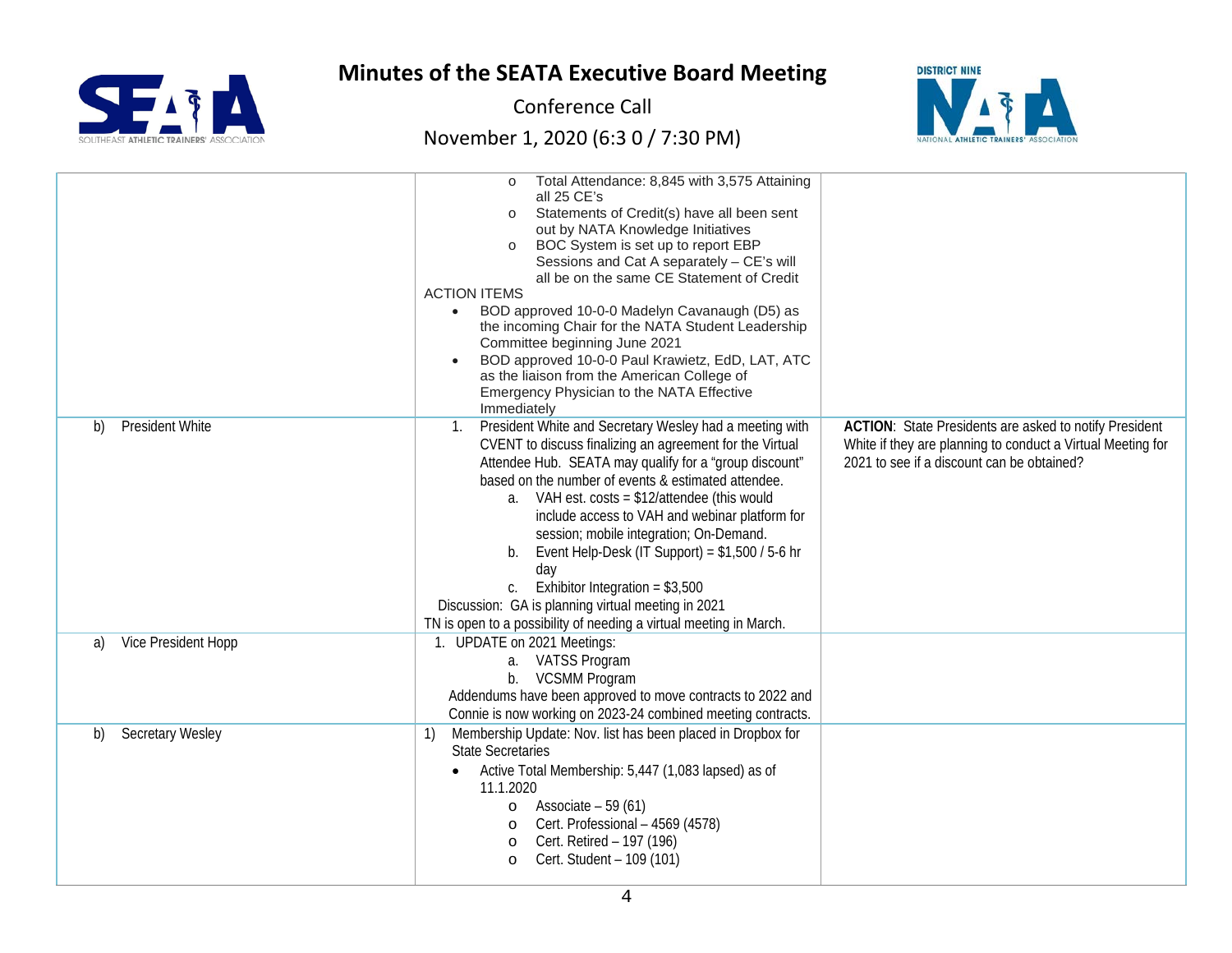

Conference Call



| <b>Treasurer Byrd</b>            | Honorary $-25(25)$<br>$\circ$<br>Licensed Professional - 2 (2)<br>$\circ$<br>Retired $-1(1)$<br>$\circ$<br>Student - 485 (488)<br>$\circ$<br>Virtual ATSS Update: Current Registrations - 25<br>2)<br>(Competencies); 17 Abstracts (15 submitted so far); 0<br>(Foundations)<br>Virtual CSMM - deadline for proposals is today. Tentative<br>3)<br>outline has been reviewed, but specific sessions will be<br>determined later.<br>Database Reminder - if you receive a request from a<br>4)<br>committee/member for data (for official state business), ONLY<br>the needed fields should be included, and no personal<br>identifying data should be included.<br>Reminder: Nominations now being accepted for SEATA<br>5)<br>Honors & Awards and Scholarship applications.<br>Discussion: President Helton asked to have a brief document<br>prepared with specifics to present a unified message when reaching<br>out to PDs and other possible attendees<br>1. UPDATE: Transition from Wells-Fargo to Merryl Lynch | <b>ACTION: President White will:</b><br>1. Inquire with ATSS Committee about recommendations<br>for a contingency plan for low turn-out.<br>2. Inquire with Cvent - investigate "drop dead date" for<br>contract numbers if decision to cancel.<br>3. Ask Co-Chair Tripp to survey Program Directors about<br>why numbers are down?<br>4. contact Steve Patterson about moving forward with Quiz<br>Bowl event as a means to help with ATSS Registration<br>numbers.<br><b>ACTION:</b> State Presidents to reach out to Program<br>Directors to encourage attendance. |
|----------------------------------|------------------------------------------------------------------------------------------------------------------------------------------------------------------------------------------------------------------------------------------------------------------------------------------------------------------------------------------------------------------------------------------------------------------------------------------------------------------------------------------------------------------------------------------------------------------------------------------------------------------------------------------------------------------------------------------------------------------------------------------------------------------------------------------------------------------------------------------------------------------------------------------------------------------------------------------------------------------------------------------------------------------------|-----------------------------------------------------------------------------------------------------------------------------------------------------------------------------------------------------------------------------------------------------------------------------------------------------------------------------------------------------------------------------------------------------------------------------------------------------------------------------------------------------------------------------------------------------------------------|
| a)                               | 2. Submitted SEATA 2019 W-F Banking statements (Checking,<br>Savings, and Investments) to SME CPA Firm to complete our<br>taxes.<br>3. SME inquired about a periodic reconciliation of our accounts;<br>Treasurer Byrd recommends that the Board grant approval for<br>this to be done periodically.<br>4. SME Accounting firm will provide pricing on account<br>reconciliation fees to Treasurer Byrd later this week. If more<br>than \$5,000, this will require Board approval.<br>5. Current Financial Status:<br>Checking - \$251,442.00<br>Savings & Investments - Treasurer Byrd still does not have<br>access to provide this email. \$384,619.45 updated by<br>President White.<br>Discussion: We are a 501-C6 should help to reduce our fees<br>associated with banking transition. We should be able to set up a                                                                                                                                                                                           |                                                                                                                                                                                                                                                                                                                                                                                                                                                                                                                                                                       |
|                                  | temporary account if needed for ATSS Registrations                                                                                                                                                                                                                                                                                                                                                                                                                                                                                                                                                                                                                                                                                                                                                                                                                                                                                                                                                                     |                                                                                                                                                                                                                                                                                                                                                                                                                                                                                                                                                                       |
| 2. Committee Reports             |                                                                                                                                                                                                                                                                                                                                                                                                                                                                                                                                                                                                                                                                                                                                                                                                                                                                                                                                                                                                                        |                                                                                                                                                                                                                                                                                                                                                                                                                                                                                                                                                                       |
| a)<br><b>Standing Committees</b> |                                                                                                                                                                                                                                                                                                                                                                                                                                                                                                                                                                                                                                                                                                                                                                                                                                                                                                                                                                                                                        |                                                                                                                                                                                                                                                                                                                                                                                                                                                                                                                                                                       |